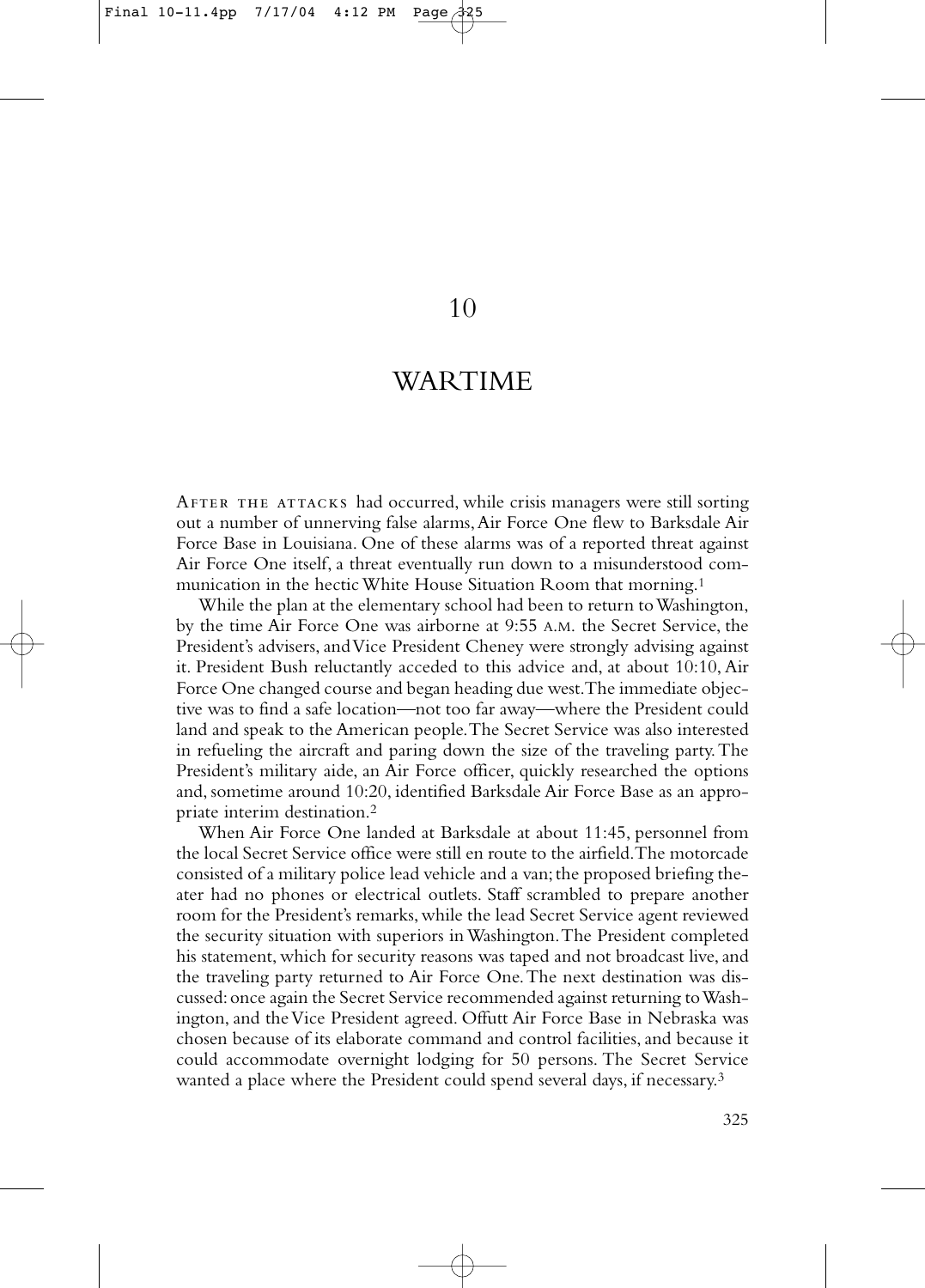Air Force One arrived at Offutt at 2:50 P.M. At about 3:15, President Bush met with his principal advisers through a secure video teleconference.4 Rice said President Bush began the meeting with the words,"We're at war,"5 and that Director of Central Intelligence George Tenet said the agency was still assessing who was responsible, but the early signs all pointed to al Qaeda.<sup>6</sup>That evening the Deputies Committee returned to the pending presidential directive they had labored over during the summer.7

The secretary of defense directed the nation's armed forces to Defense Condition 3, an increased state of military readiness.8 For the first time in history, all nonemergency civilian aircraft in the United States were grounded, stranding tens of thousands of passengers across the country. Contingency plans for the continuity of government and the evacuation of leaders had been implemented.9The Pentagon had been struck; the White House or the Capitol had narrowly escaped direct attack. Extraordinary security precautions were put in place at the nation's borders and ports.

In the late afternoon, the President overruled his aides' continuing reluctance to have him return to Washington and ordered Air Force One back to Andrews Air Force Base.He was flown by helicopter back to the White House, passing over the still-smoldering Pentagon.At 8:30 that evening,President Bush addressed the nation from the White House. After emphasizing that the first priority was to help the injured and protect against any further attacks, he said: "We will make no distinction between the terrorists who committed these acts and those who harbor them." He quoted Psalm 23—"though I walk through the valley of the shadow of death . . ." No American, he said,"will ever forget this day."10

Following his speech, President Bush met again with his National Security Council (NSC), expanded to include Secretary of Transportation Norman Mineta and Joseph Allbaugh, the director of the Federal Emergency Management Agency.Secretary of State Colin Powell,who had returned from Peru after hearing of the attacks, joined the discussion. They reviewed the day's events.<sup>11</sup>

### 10.1 IMMEDIATE RESPONSES AT HOME

As the urgent domestic issues accumulated,White House Deputy Chief of Staff Joshua Bolten chaired a temporary "domestic consequences" group.<sup>12</sup> The agenda in those first days is worth noting, partly as a checklist for future crisis planners. It began with problems of how to help victims and stanch the flowing losses to the American economy, such as

• Organizing federal emergency assistance. One question was what kind of public health advice to give about the air quality in Lower Manhattan in the vicinity of the fallen buildings.13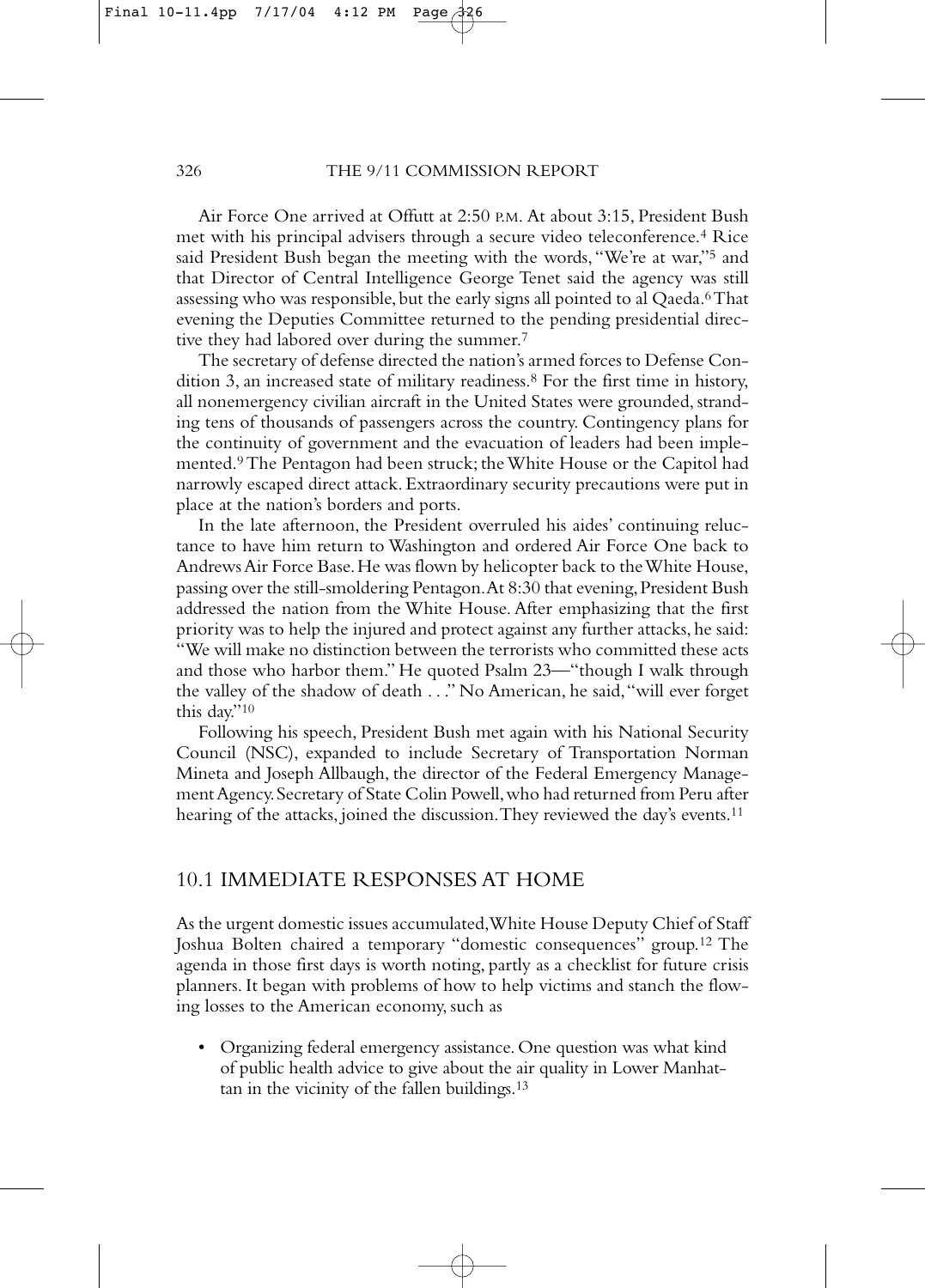- Compensating victims.They evaluated legislative options, eventually setting up a federal compensation fund and defining the powers of a special master to run it.
- Determining federal assistance. On September 13, President Bush promised to provide \$20 billion for New York City,in addition to the \$20 billion his budget director had already guessed might be needed for the country as a whole.14
- Restoring civil aviation. On the morning of September 13, the national airspace reopened for use by airports that met newly improvised security standards.
- Reopening the financial markets. After extraordinary emergency efforts involving the White House, the Treasury Department, and the Securities and Exchange Commission, aided by unprecedented cooperation among the usually competitive firms of the financial industry, the markets reopened on Monday, September 17.15
- Deciding when and how to return border and port security to more normal operations.
- Evaluating legislative proposals to bail out the airline industry and cap its liability.

The very process of reviewing these issues underscored the absence of an effective government organization dedicated to assessing vulnerabilities and handling problems of protection and preparedness.Though a number of agencies had some part of the task, none had security as its primary mission.

By September 14,Vice President Cheney had decided to recommend, at least as a first step, a new White House entity to coordinate all the relevant agencies rather than tackle the challenge of combining them in a new department. This new White House entity would be a homeland security adviser and Homeland Security Council—paralleling the National Security Council system.Vice President Cheney reviewed the proposal with President Bush and other advisers.President Bush announced the new post and its first occupant— Pennsylvania governor Tom Ridge—in his address to a joint session of Congress on September 20.16

Beginning on September 11, Immigration and Naturalization Service agents working in cooperation with the FBI began arresting individuals for immigration violations whom they encountered while following up leads in the FBI's investigation of the 9/11 attacks. Eventually, 768 aliens were arrested as "special interest" detainees. Some (such as Zacarias Moussaoui) were actually in INS custody before 9/11; most were arrested after. Attorney General John Ashcroft told us that he saw his job in directing this effort as "risk minimization," both to find out who had committed the attacks and to prevent a subsequent attack. Ashcroft ordered all special interest immigration hearings closed to the public, family members, and press; directed government attorneys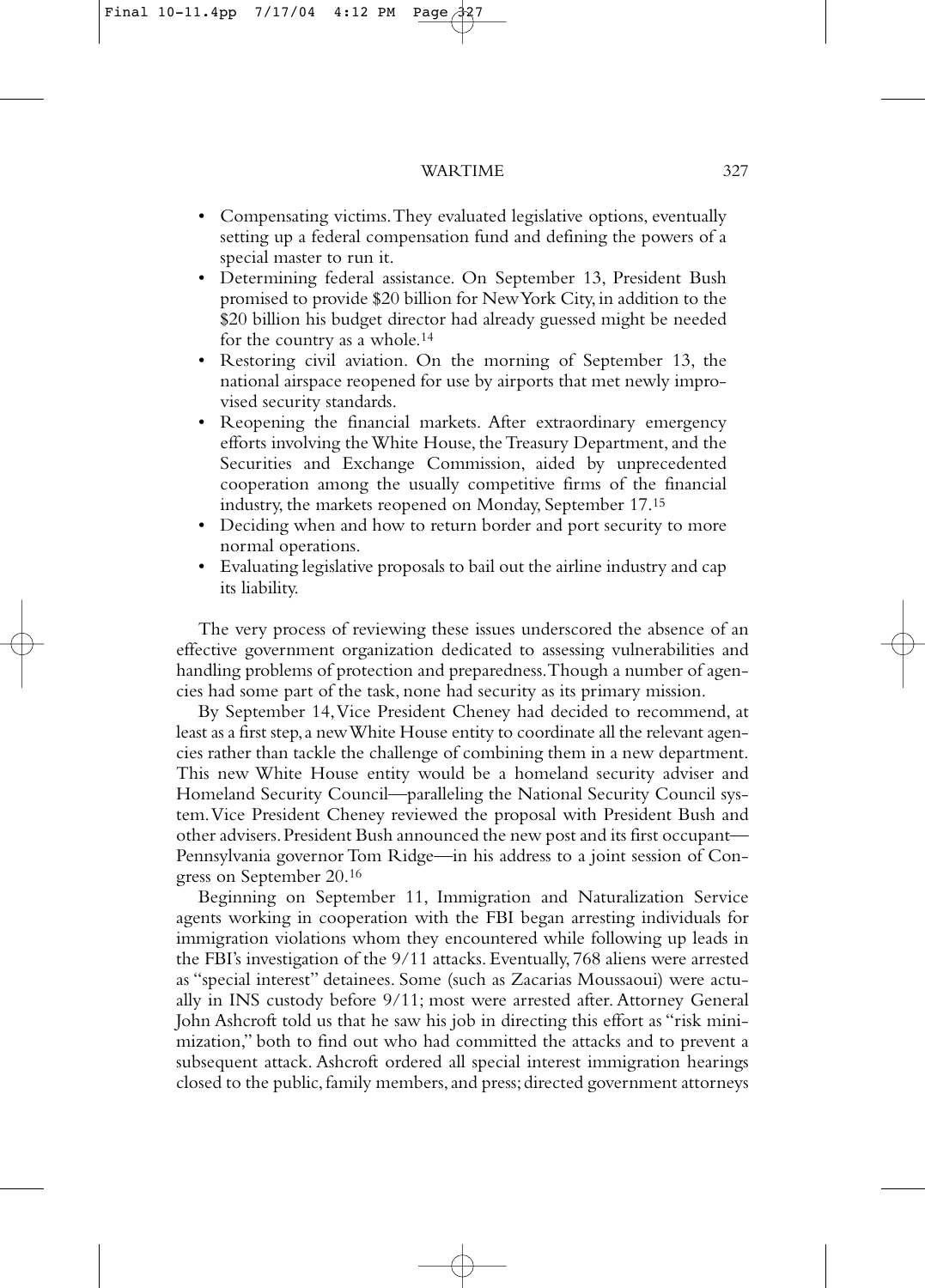to seek denial of bond until such time as they were "cleared" of terrorist connections by the FBI and other agencies; and ordered the identity of the detainees kept secret.INS attorneys charged with prosecuting the immigration violations had trouble getting information about the detainees and any terrorist connections; in the chaos after the attacks, it was very difficult to reach law enforcement officials, who were following up on other leads.The clearance process approved by the Justice Department was time-consuming, lasting an average of about 80 days.17

We have assessed this effort to detain aliens of "special interest." The detainees were lawfully held on immigration charges. Records indicate that 531 were deported, 162 were released on bond, 24 received some kind of immigration benefits, 12 had their proceedings terminated, and 8—one of whom was Moussaoui—were remanded to the custody of the U.S. Marshals Service. The inspector general of the Justice Department found significant problems in the way the 9/11 detainees were treated.18 In response to a request about the counterterrorism benefits of the 9/11 detainee program, the Justice Department cited six individuals on the special interest detainee list, noting that two (including Moussaoui) were linked directly to a terrorist organization and that it had obtained new leads helpful to the investigation of the 9/11 terrorist attacks.19 A senior al Qaeda detainee has stated that U.S. government efforts after the 9/11 attacks to monitor the American homeland, including review of Muslims' immigration files and deportation of nonpermanent residents, forced al Qaeda to operate less freely in the United States.20

The government's ability to collect intelligence inside the United States, and the sharing of such information between the intelligence and law enforcement communities, was not a priority before 9/11. Guidelines on this subject issued in August 2001 by Deputy Attorney General Larry Thompson essentially recapitulated prior guidance. However, the attacks of 9/11 changed everything. Less than one week after September 11,an early version of what was to become the Patriot Act (officially, the USA PATRIOT Act) began to take shape.<sup>21</sup> A central provision of the proposal was the removal of "the wall" on information sharing between the intelligence and law enforcement communities (discussed in chapter 3). Ashcroft told us he was determined to take every conceivable action, within the limits of the Constitution, to identify potential terrorists and deter additional attacks.<sup>22</sup> The administration developed a proposal that eventually passed both houses of Congress by large majorities and was signed into law on October 26.23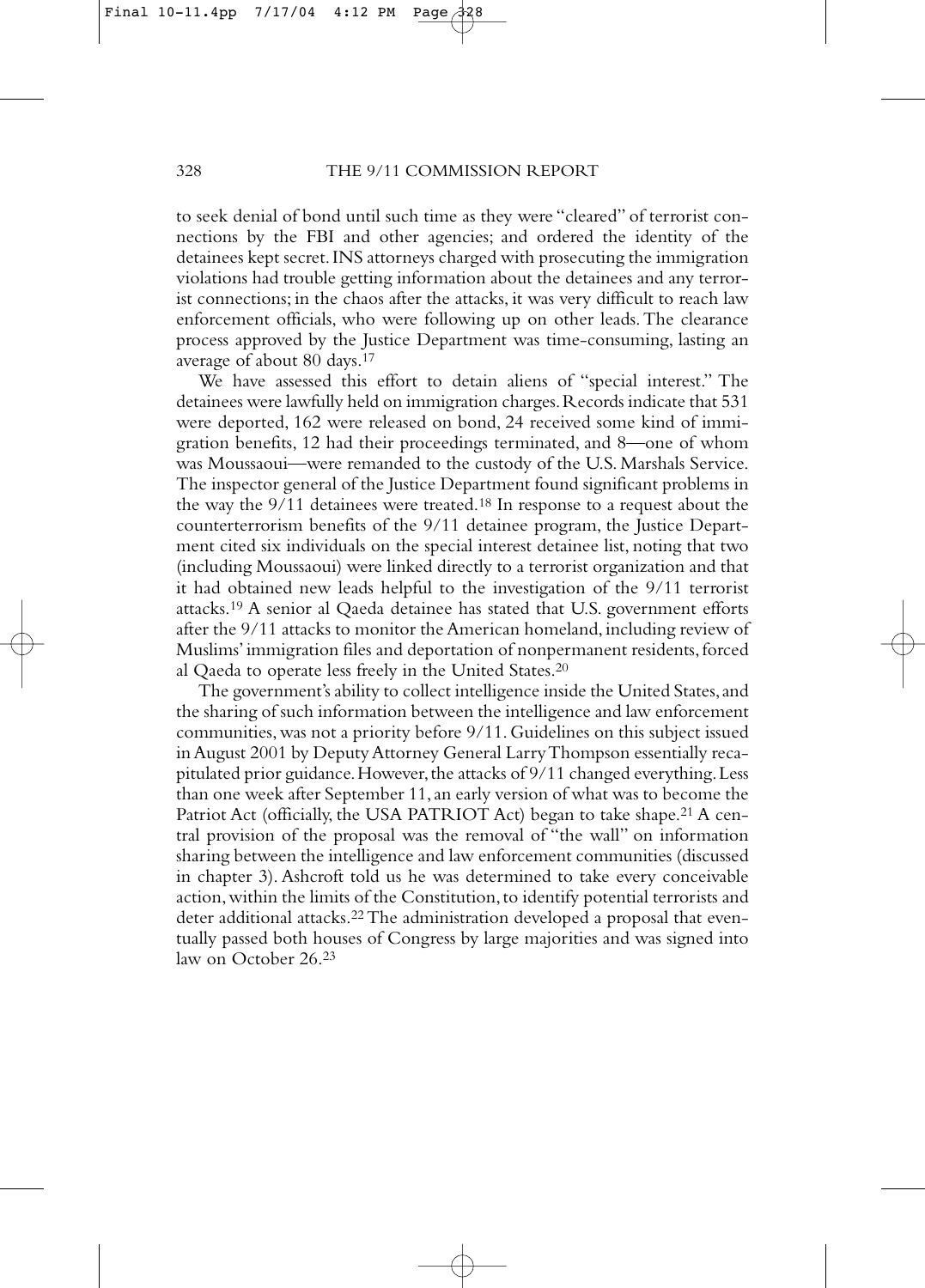## **Flights of Saudi Nationals Leaving the United States**

Three questions have arisen with respect to the departure of Saudi nationals from the United States in the immediate aftermath of 9/11: (1) Did any flights of Saudi nationals take place before national airspace reopened on September 13,2001? (2) Was there any political intervention to facilitate the departure of Saudi nationals? (3) Did the FBI screen Saudi nationals thoroughly before their departure?

First, we found no evidence that any flights of Saudi nationals, domestic or international, took place before the reopening of national airspace on the morning of September 13, 2001.24 To the contrary, every flight we have identified occurred after national airspace reopened.25

Second, we found no evidence of political intervention.We found no evidence that anyone at the White House above the level of Richard Clarke participated in a decision on the departure of Saudi nationals. The issue came up in one of the many video teleconferences of the interagency group Clarke chaired, and Clarke said he approved of how the FBI was dealing with the matter when it came up for interagency discussion at his level. Clarke told us,"I asked the FBI, Dale Watson . . . to handle that, to check to see if that was all right with them, to see if they wanted access to any of these people, and to get back to me.And if they had no objections, it would be fine with me." Clarke added,"I have no recollection of clearing it with anybody at the White House."26

Although White House Chief of Staff Andrew Card remembered someone telling him about the Saudi request shortly after 9/11, he said he had not talked to the Saudis and did not ask anyone to do anything about it.The President and Vice President told us they were not aware of the issue at all until it surfaced much later in the media.None of the officials we interviewed recalled any intervention or direction on this matter from any political appointee.27

Third, we believe that the FBI conducted a satisfactory screening of Saudi nationals who left the United States on charter flights.28 The Saudi government was advised of and agreed to the FBI's requirements that passengers be identified and checked against various databases before the flights departed.29The Federal Aviation Administration representative working in the FBI operations center made sure that the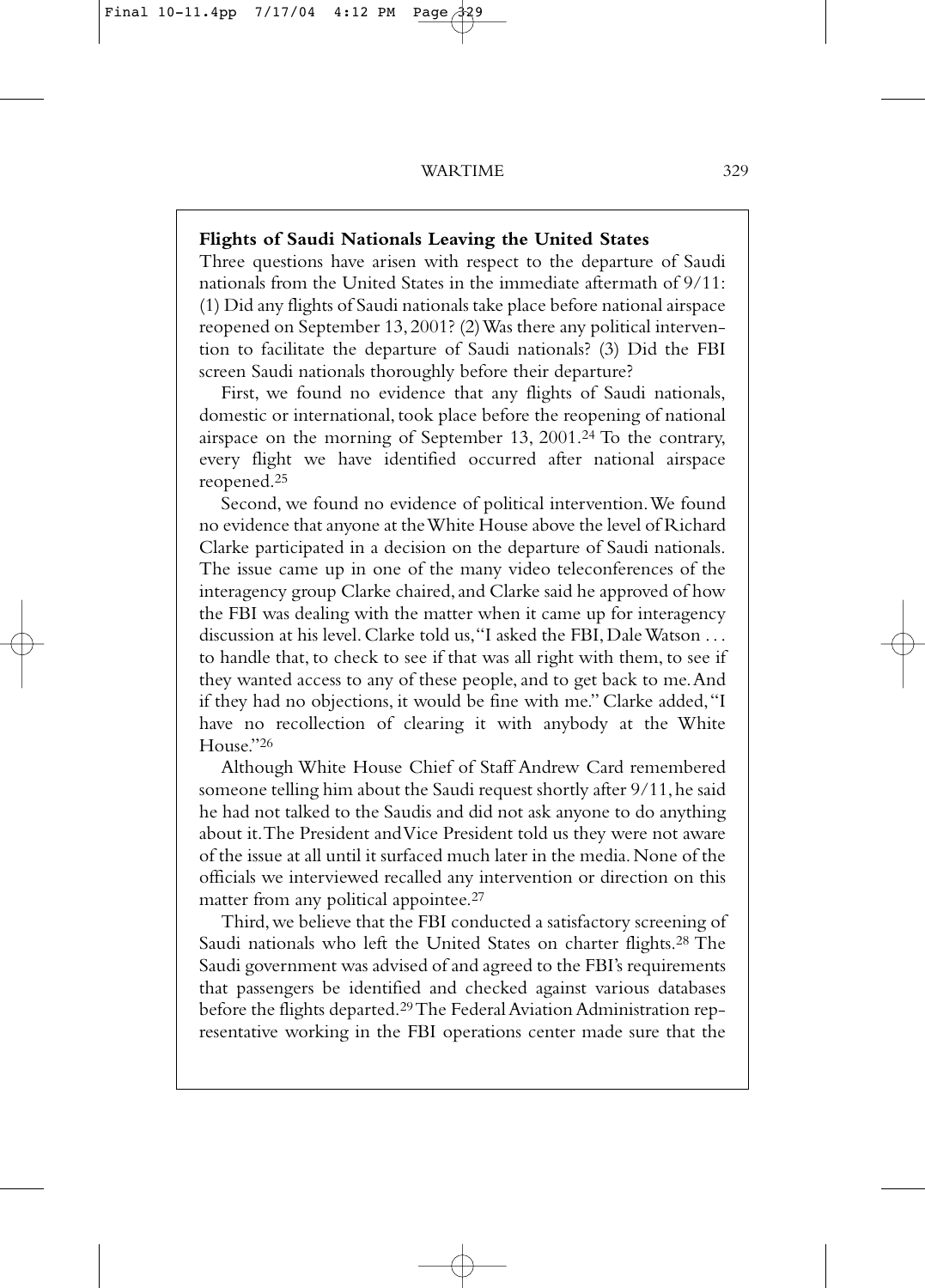FBI was aware of the flights of Saudi nationals and was able to screen the passengers before they were allowed to depart.30

The FBI interviewed all persons of interest on these flights prior to their departures.They concluded that none of the passengers was connected to the 9/11 attacks and have since found no evidence to change that conclusion. Our own independent review of the Saudi nationals involved confirms that no one with known links to terrorism departed on these flights.31

### 10.2 PLANNING FOR WAR

By late in the evening of September 11, the President had addressed the nation on the terrible events of the day.Vice President Cheney described the President's mood as somber.<sup>32</sup>The long day was not yet over. When the larger meeting that included his domestic department heads broke up, President Bush chaired a smaller meeting of top advisers, a group he would later call his "war council."33 This group usually included Vice President Cheney, Secretary of State Powell, Secretary of Defense Donald Rumsfeld, General Hugh Shelton, Vice Chairman of the Joint Chiefs (later to become chairman) General Myers, DCI Tenet,Attorney General Ashcroft, and FBI Director Robert Mueller. From the White House staff, National Security Advisor Condoleezza Rice and Chief of Staff Card were part of the core group, often joined by their deputies, Stephen Hadley and Joshua Bolten.

In this restricted National Security Council meeting, the President said it was a time for self-defense.The United States would punish not just the perpetrators of the attacks, but also those who harbored them. Secretary Powell said the United States had to make it clear to Pakistan, Afghanistan, and the Arab states that the time to act was now. He said we would need to build a coalition.The President noted that the attacks provided a great opportunity to engage Russia and China. Secretary Rumsfeld urged the President and the principals to think broadly about who might have harbored the attackers, including Iraq,Afghanistan, Libya, Sudan, and Iran. He wondered aloud how much evidence the United States would need in order to deal with these countries, pointing out that major strikes could take up to 60 days to assemble.34

President Bush chaired two more meetings of the NSC on September 12. In the first meeting, he stressed that the United States was at war with a new and different kind of enemy.The President tasked principals to go beyond their pre-9/11 work and develop a strategy to eliminate terrorists and punish those who support them.As they worked on defining the goals and objectives of the upcoming campaign, they considered a paper that went beyond al Qaeda to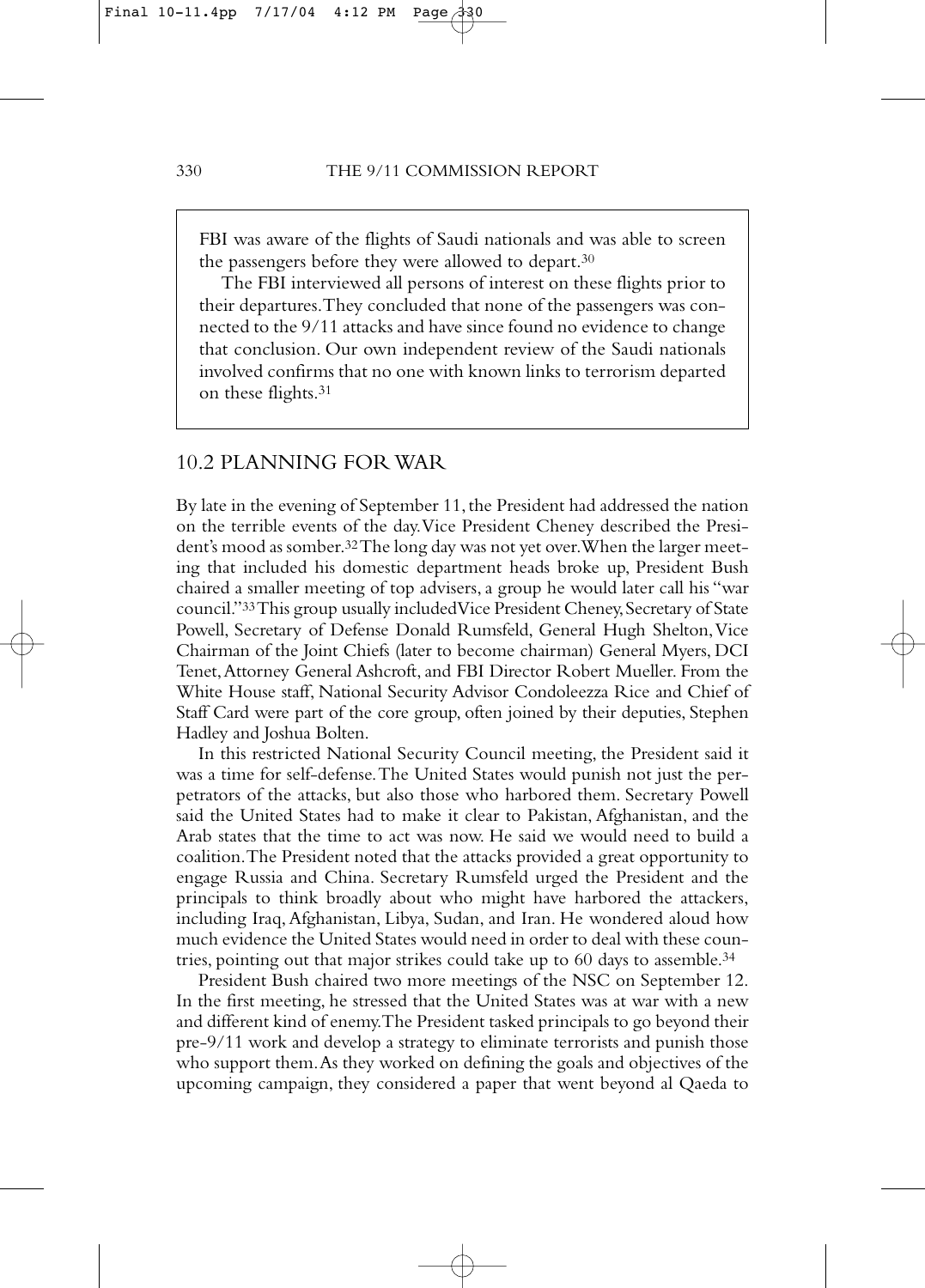propose the "elimination of terrorism as a threat to our way of life,"an aim that would include pursuing other international terrorist organizations in the Middle East.35

Rice chaired a Principals Committee meeting on September 13 in the Situation Room to refine how the fight against al Qaeda would be conducted. The principals agreed that the overall message should be that anyone supporting al Qaeda would risk harm. The United States would need to integrate diplomacy, financial measures, intelligence, and military actions into an overarching strategy.The principals also focused on Pakistan and what it could do to turn the Taliban against al Qaeda.They concluded that if Pakistan decided not to help the United States, it too would be at risk.36

The same day, Deputy Secretary of State Richard Armitage met with the Pakistani ambassador to the United States, Maleeha Lodhi, and the visiting head of Pakistan's military intelligence service, Mahmud Ahmed.Armitage said that the United States wanted Pakistan to take seven steps:

- to stop al Qaeda operatives at its border and end all logistical support for Bin Ladin;
- to give the United States blanket overflight and landing rights for all necessary military and intelligence operations;
- to provide territorial access to U.S.and allied military intelligence and other personnel to conduct operations against al Qaeda;
- to provide the United States with intelligence information;
- to continue to publicly condemn the terrorist acts;
- to cut off all shipments of fuel to the Taliban and stop recruits from going to Afghanistan; and,
- if the evidence implicated bin Ladin and al Qaeda and the Taliban continued to harbor them, to break relations with the Taliban government.37

Pakistan made its decision swiftly.That afternoon, Secretary of State Powell announced at the beginning of an NSC meeting that Pakistani President Musharraf had agreed to every U.S. request for support in the war on terrorism. The next day, the U.S. embassy in Islamabad confirmed that Musharraf and his top military commanders had agreed to all seven demands."Pakistan will need full US support as it proceeds with us," the embassy noted."Musharraf said the GOP [government of Pakistan] was making substantial concessions in allowing use of its territory and that he would pay a domestic price.His standing in Pakistan was certain to suffer.To counterbalance that he needed to show that Pakistan was benefiting from his decisions."38

At the September 13 NSC meeting, when Secretary Powell described Pakistan's reply,President Bush led a discussion of an appropriate ultimatum to the Taliban.He also ordered Secretary Rumsfeld to develop a military plan against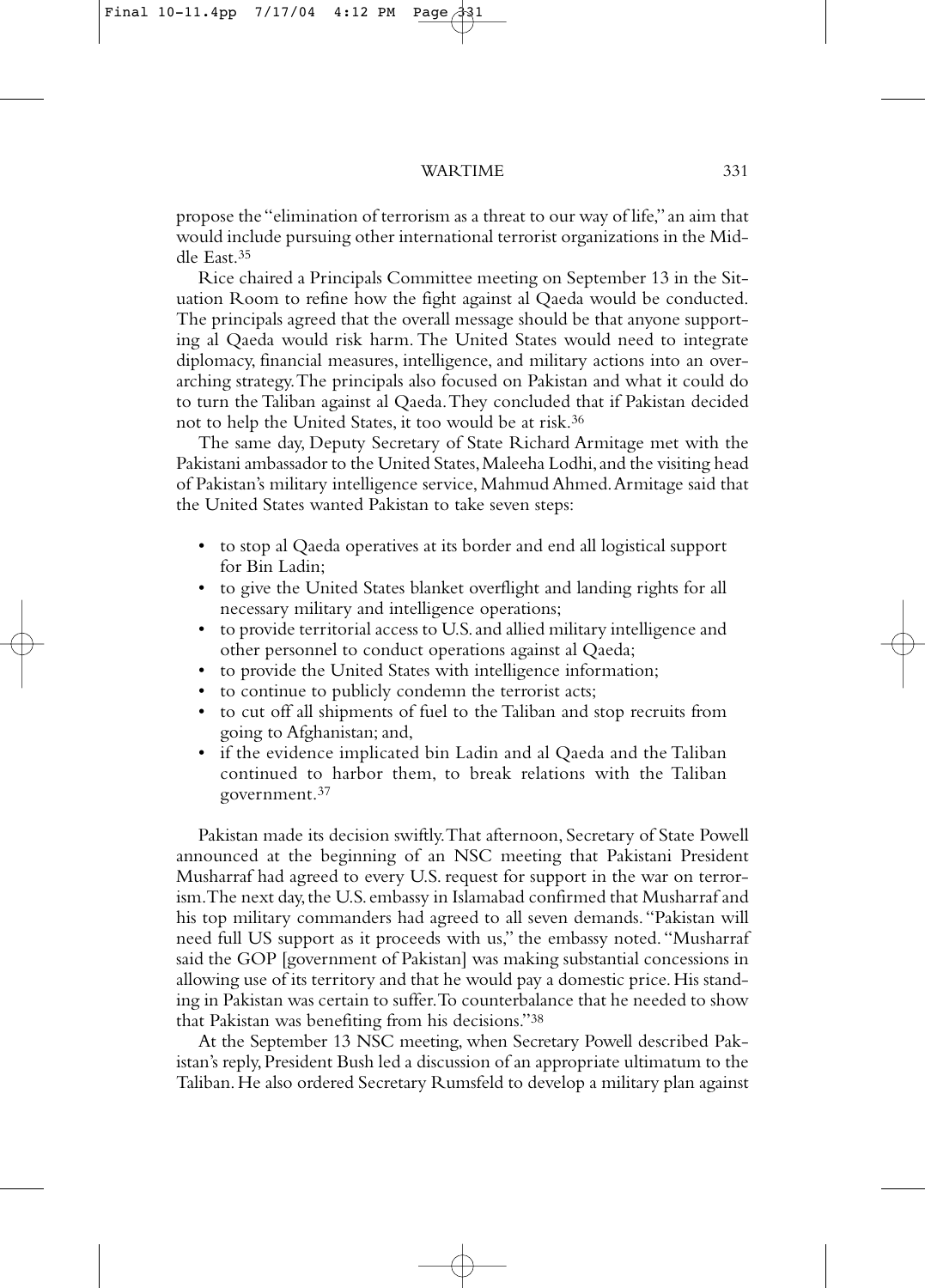the Taliban.The President wanted the United States to strike the Taliban, step back, wait to see if they got the message, and hit them hard if they did not. He made clear that the military should focus on targets that would influence the Taliban's behavior.39

President Bush also tasked the State Department, which on the following day delivered to the White House a paper titled "Game Plan for a Political-Military Strategy for Pakistan and Afghanistan."The paper took it as a given that Bin Ladin would continue to act against the United States even while under Taliban control. It therefore detailed specific U.S. demands for the Taliban: surrender Bin Ladin and his chief lieutenants, including Ayman al Zawahiri; tell the United States what the Taliban knew about al Qaeda and its operations; close all terrorist camps; free all imprisoned foreigners; and comply with all UN Security Council resolutions.40

The State Department proposed delivering an ultimatum to the Taliban: produce Bin Ladin and his deputies and shut down al Qaeda camps within 24 to 48 hours, or the United States will use all necessary means to destroy the terrorist infrastructure. The State Department did not expect the Taliban to comply. Therefore, State and Defense would plan to build an international coalition to go into Afghanistan.Both departments would consult with NATO and other allies and request intelligence, basing, and other support from countries, according to their capabilities and resources. Finally, the plan detailed a public U.S. stance:America would use all its resources to eliminate terrorism as a threat, punish those responsible for the 9/11 attacks, hold states and other actors responsible for providing sanctuary to terrorists, work with a coalition to eliminate terrorist groups and networks, and avoid malice toward any people, religion, or culture.41

President Bush recalled that he quickly realized that the administration would have to invade Afghanistan with ground troops.42 But the early briefings to the President and Secretary Rumsfeld on military options were disappointing.43 Tommy Franks, the commanding general of Central Command (CENTCOM), told us that the President was dissatisfied. The U.S. military, Franks said, did not have an off-the-shelf plan to eliminate the al Qaeda threat in Afghanistan. The existing Infinite Resolve options did not, in his view, amount to such a plan.44

All these diplomatic and military plans were reviewed over the weekend of September 15–16, as President Bush convened his war council at Camp David.45 Present were Vice President Cheney, Rice, Hadley, Powell,Armitage, Rumsfeld, Ashcroft, Mueller, Tenet, Deputy Secretary of Defense Paul Wolfowitz, and Cofer Black, chief of the DCI's Counterterrorist Center.

Tenet described a plan for collecting intelligence and mounting covert operations.He proposed inserting CIA teams into Afghanistan to work with Afghan warlords who would join the fight against al Qaeda.<sup>46</sup>These CIA teams would act jointly with the military's Special Operations units. President Bush later praised this proposal, saying it had been a turning point in his thinking.47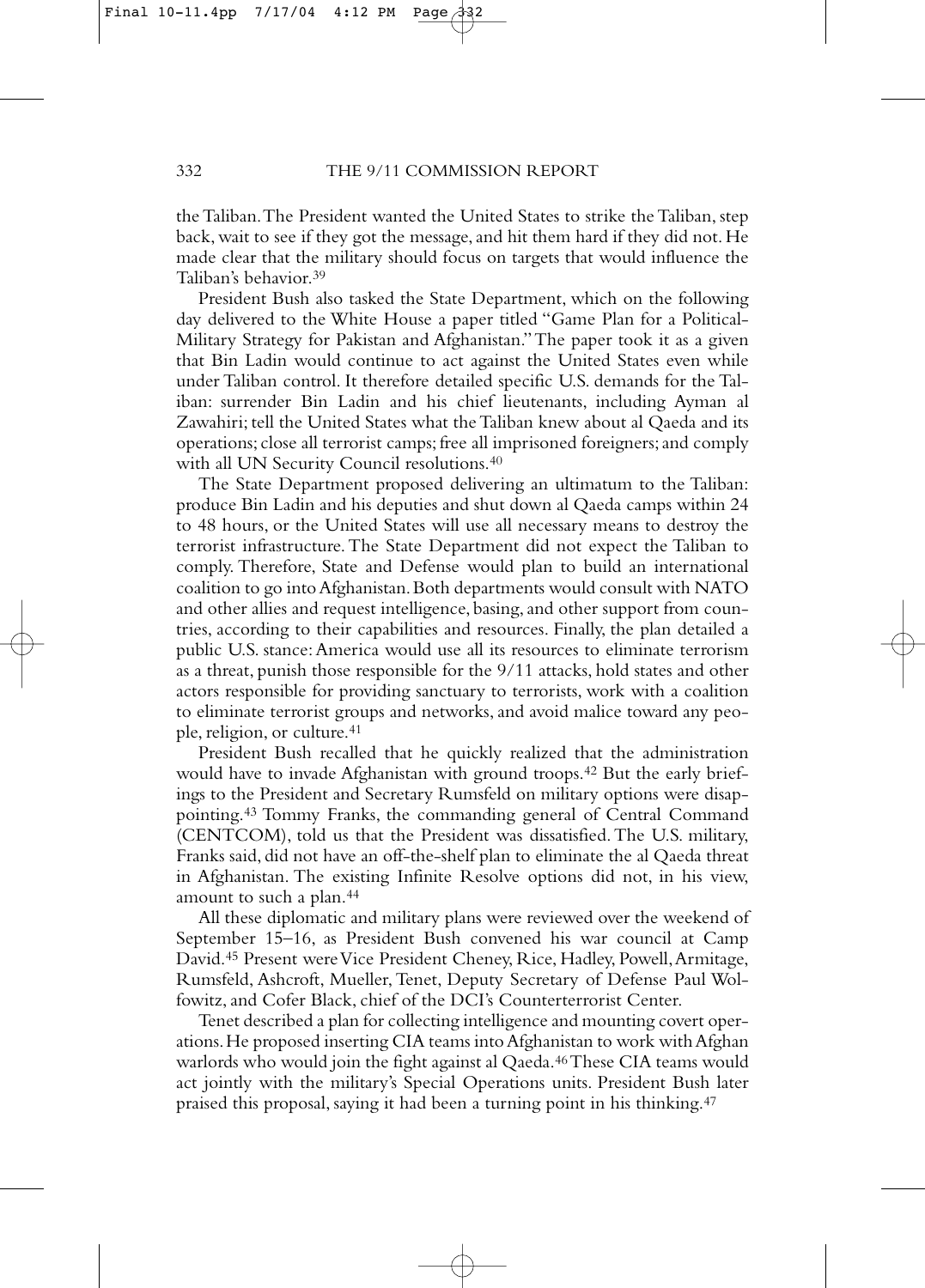General Shelton briefed the principals on the preliminary plan for Afghanistan that the military had put together. It drew on the Infinite Resolve "phased campaign" plan the Pentagon had begun developing in November 2000 as an addition to the strike options it had been refining since 1998. But Shelton added a new element—the possible significant use of ground forces and that is where President Bush reportedly focused his attention.<sup>48</sup>

After hearing from his senior advisers,President Bush discussed with Rice the contents of the directives he would issue to set all the plans into motion. Rice prepared a paper that President Bush then considered with principals on Monday morning, September 17. "The purpose of this meeting," he recalled saying,"is to assign tasks for the first wave of the war against terrorism. It starts today."49

In a written set of instructions slightly refined during the morning meeting, President Bush charged Ashcroft, Mueller,and Tenet to develop a plan for homeland defense. President Bush directed Secretary of State Powell to deliver an ultimatum to the Taliban along the lines that his department had originally proposed.The State Department was also tasked to develop a plan to stabilize Pakistan and to be prepared to notify Russia and countries near Afghanistan when hostilities were imminent.50

In addition, Bush and his advisers discussed new legal authorities for covert action in Afghanistan, including the administration's first Memorandum of Notification on Bin Ladin.Shortly thereafter,President Bush authorized broad new authorities for the CIA.51

President Bush instructed Rumsfeld and Shelton to develop further the Camp David military plan to attack the Taliban and al Qaeda if the Taliban rejected the ultimatum. The President also tasked Rumsfeld to ensure that robust measures to protect American military forces against terrorist attack were implemented worldwide. Finally, he directed Treasury Secretary Paul O'Neill to craft a plan to target al Qaeda's funding and seize its assets.52 NSC staff members had begun leading meetings on terrorist fund-raising by September 18.53

Also by September 18, Powell had contacted 58 of his foreign counterparts and received offers of general aid, search-and-rescue equipment and personnel,and medical assistance teams.54 On the same day,Deputy Secretary of State Armitage was called by Mahmud Ahmed regarding a two-day visit to Afghanistan during which the Pakistani intelligence chief had met with Mullah Omar and conveyed the U.S. demands. Omar's response was "not negative on all these points."55 But the administration knew that the Taliban was unlikely to turn over Bin Ladin.56

The pre-9/11 draft presidential directive on al Qaeda evolved into a new directive, National Security Presidential Directive 9, now titled "Defeating the Terrorist Threat to the United States."The directive would now extend to a global war on terrorism, not just on al Qaeda. It also incorporated the President's determination not to distinguish between terrorists and those who harbor them. It included a determination to use military force if necessary to end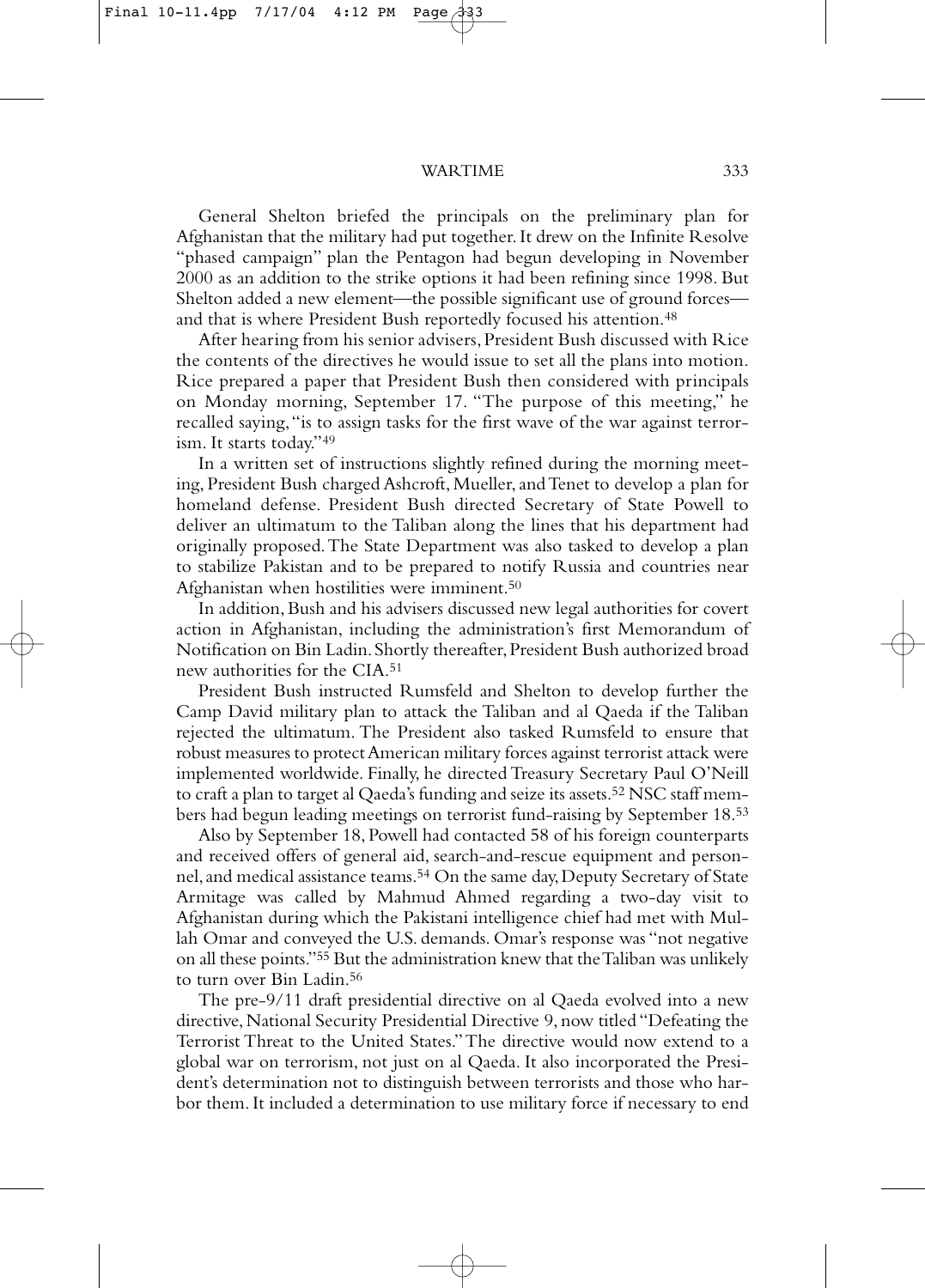al Qaeda's sanctuary in Afghanistan.The new directive—formally signed on October 25,after the fighting in Afghanistan had already begun—included new material followed by annexes discussing each targeted terrorist group.The old draft directive on al Qaeda became, in effect, the first annex.57 The United States would strive to eliminate all terrorist networks, dry up their financial support, and prevent them from acquiring weapons of mass destruction.The goal was the "elimination of terrorism as a threat to our way of life."<sup>58</sup>

## 10.3 "PHASE TWO"AND THE QUESTION OF IRAQ

President Bush had wondered immediately after the attack whether Saddam Hussein's regime might have had a hand in it. Iraq had been an enemy of the United States for 11 years, and was the only place in the world where the United States was engaged in ongoing combat operations.As a former pilot, the President was struck by the apparent sophistication of the operation and some of the piloting, especially Hanjour's high-speed dive into the Pentagon. He told us he recalled Iraqi support for Palestinian suicide terrorists as well. Speculating about other possible states that could be involved, the President told us he also thought about Iran.59

Clarke has written that on the evening of September 12,President Bush told him and some of his staff to explore possible Iraqi links to 9/11."See if Saddam did this,"Clarke recalls the President telling them."See if he's linked in any way."60While he believed the details of Clarke's account to be incorrect, President Bush acknowledged that he might well have spoken to Clarke at some point, asking him about Iraq.61

Responding to a presidential tasking, Clarke's office sent a memo to Rice on September 18, titled "Survey of Intelligence Information on Any Iraq Involvement in the September 11 Attacks." Rice's chief staffer on Afghanistan, Zalmay Khalilzad, concurred in its conclusion that only some anecdotal evidence linked Iraq to al Qaeda.The memo found no "compelling case"that Iraq had either planned or perpetrated the attacks. It passed along a few foreign intelligence reports, including the Czech report alleging an April 2001 Prague meeting between Atta and an Iraqi intelligence officer (discussed in chapter 7) and a Polish report that personnel at the headquarters of Iraqi intelligence in Baghdad were told before September 11 to go on the streets to gauge crowd reaction to an unspecified event.Arguing that the case for links between Iraq and al Qaeda was weak, the memo pointed out that Bin Ladin resented the secularism of Saddam Hussein's regime. Finally, the memo said, there was no confirmed reporting on Saddam cooperating with Bin Ladin on unconventional weapons.62

On the afternoon of 9/11, according to contemporaneous notes, Secretary Rumsfeld instructed General Myers to obtain quickly as much information as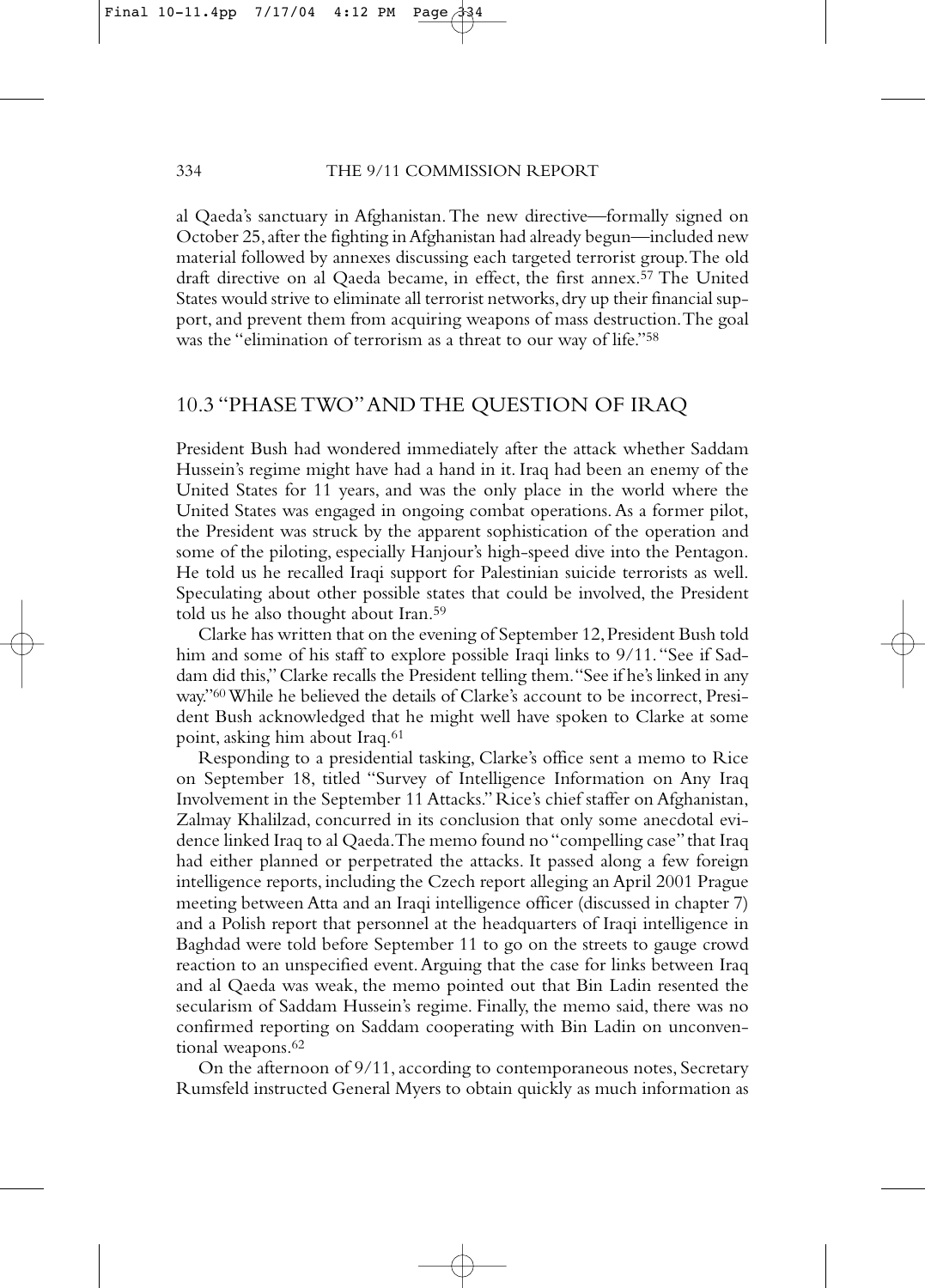possible.The notes indicate that he also told Myers that he was not simply interested in striking empty training sites.He thought the U.S.response should consider a wide range of options and possibilities.The secretary said his instinct was to hit Saddam Hussein at the same time—not only Bin Ladin. Secretary Rumsfeld later explained that at the time, he had been considering either one of them, or perhaps someone else, as the responsible party.63

According to Rice, the issue of what, if anything, to do about Iraq was really engaged at Camp David. Briefing papers on Iraq, along with many others, were in briefing materials for the participants. Rice told us the administration was concerned that Iraq would take advantage of the 9/11 attacks.She recalled that in the first Camp David session chaired by the President, Rumsfeld asked what the administration should do about Iraq.Deputy Secretary Wolfowitz made the case for striking Iraq during "this round" of the war on terrorism.64

A Defense Department paper for the Camp David briefing book on the strategic concept for the war on terrorism specified three priority targets for initial action: al Qaeda, the Taliban, and Iraq. It argued that of the three, al Qaeda and Iraq posed a strategic threat to the United States. Iraq's long-standing involvement in terrorism was cited, along with its interest in weapons of mass destruction.65

Secretary Powell recalled that Wolfowitz—not Rumsfeld—argued that Iraq was ultimately the source of the terrorist problem and should therefore be attacked.66 Powell said that Wolfowitz was not able to justify his belief that Iraq was behind 9/11."Paul was always of the view that Iraq was a problem that had to be dealt with," Powell told us."And he saw this as one way of using this event as a way to deal with the Iraq problem." Powell said that President Bush did not give Wolfowitz's argument "much weight."67 Though continuing to worry about Iraq in the following week, Powell said, President Bush saw Afghanistan as the priority.68

President Bush told Bob Woodward that the decision not to invade Iraq was made at the morning session on September 15. Iraq was not even on the table during the September 15 afternoon session, which dealt solely with Afghanistan.69 Rice said that when President Bush called her on Sunday, September 16, he said the focus would be on Afghanistan, although he still wanted plans for Iraq should the country take some action or the administration eventually determine that it had been involved in the 9/11 attacks.70

At the September 17 NSC meeting, there was some further discussion of "phase two" of the war on terrorism.<sup>71</sup> President Bush ordered the Defense Department to be ready to deal with Iraq if Baghdad acted against U.S. interests, with plans to include possibly occupying Iraqi oil fields.72

Within the Pentagon, Deputy Secretary Wolfowitz continued to press the case for dealing with Iraq.Writing to Rumsfeld on September 17 in a memo headlined "Preventing More Events,"he argued that if there was even a 10 percent chance that Saddam Hussein was behind the 9/11 attack, maximum pri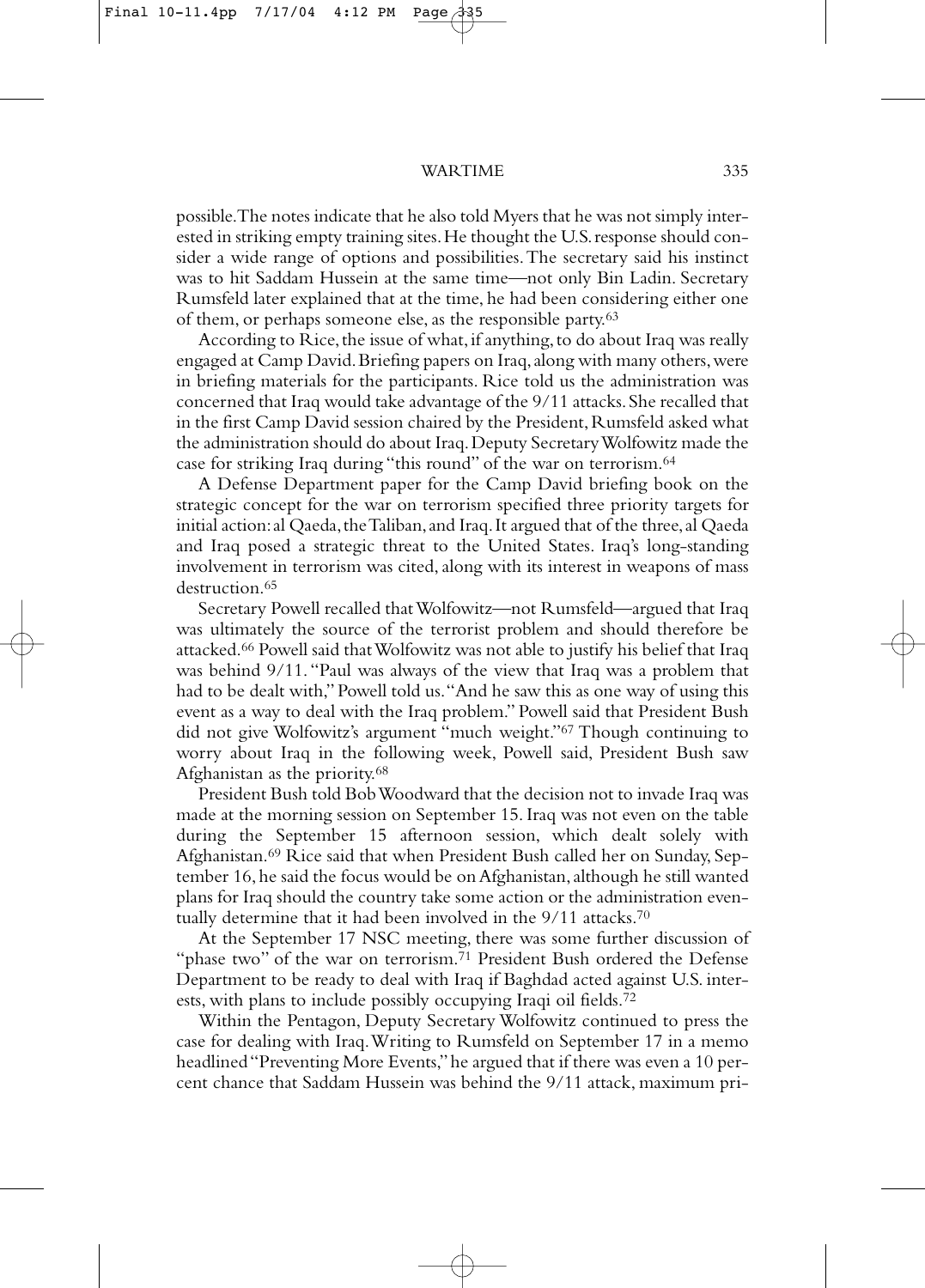ority should be placed on eliminating that threat.Wolfowitz contended that the odds were "far more" than 1 in 10, citing Saddam's praise for the attack, his long record of involvement in terrorism, and theories that Ramzi Yousef was an Iraqi agent and Iraq was behind the 1993 attack on the World Trade Center.73 The next day, Wolfowitz renewed the argument, writing to Rumsfeld about the interest of Yousef's co-conspirator in the 1995 Manila air plot in crashing an explosives-laden plane into CIA headquarters, and about information from a foreign government regarding Iraqis'involvement in the attempted hijacking of a Gulf Air flight. Given this background, he wondered why so little thought had been devoted to the danger of suicide pilots, seeing a "failure of imagination" and a mind-set that dismissed possibilities.74

On September 19, Rumsfeld offered several thoughts for his commanders as they worked on their contingency plans.Though he emphasized the worldwide nature of the conflict, the references to specific enemies or regions named only the Taliban, al Qaeda, and Afghanistan.75 Shelton told us the administration reviewed all the Pentagon's war plans and challenged certain assumptions underlying them, as any prudent organization or leader should do.76

General Tommy Franks, the commanding general of Central Command, recalled receiving Rumsfeld's guidance that each regional commander should assess what these plans meant for his area of responsibility. He knew he would soon be striking the Taliban and al Qaeda in Afghanistan. But, he told us, he now wondered how that action was connected to what might need to be done in Somalia,Yemen, or Iraq.77

On September 20, President Bush met with British Prime Minister Tony Blair,and the two leaders discussed the global conflict ahead.When Blair asked about Iraq, the President replied that Iraq was not the immediate problem. Some members of his administration, he commented, had expressed a different view, but he was the one responsible for making the decisions.78

Franks told us that he was pushing independently to do more robust planning on military responses in Iraq during the summer before 9/11—a request President Bush denied, arguing that the time was not right. (CENTCOM also began dusting off plans for a full invasion of Iraq during this period, Franks said.) The CENTCOM commander told us he renewed his appeal for further military planning to respond to Iraqi moves shortly after 9/11, both because he personally felt that Iraq and al Qaeda might be engaged in some form of collusion and because he worried that Saddam might take advantage of the attacks to move against his internal enemies in the northern or southern parts of Iraq, where the United States was flying regular missions to enforce Iraqi no-fly zones. Franks said that President Bush again turned down the request.<sup>79</sup>

...

HAVING ISSUED DIRECTIVES to guide his administration's preparations for war, on Thursday, September 20, President Bush addressed the nation before a joint session of Congress. "Tonight," he said, "we are a country awakened to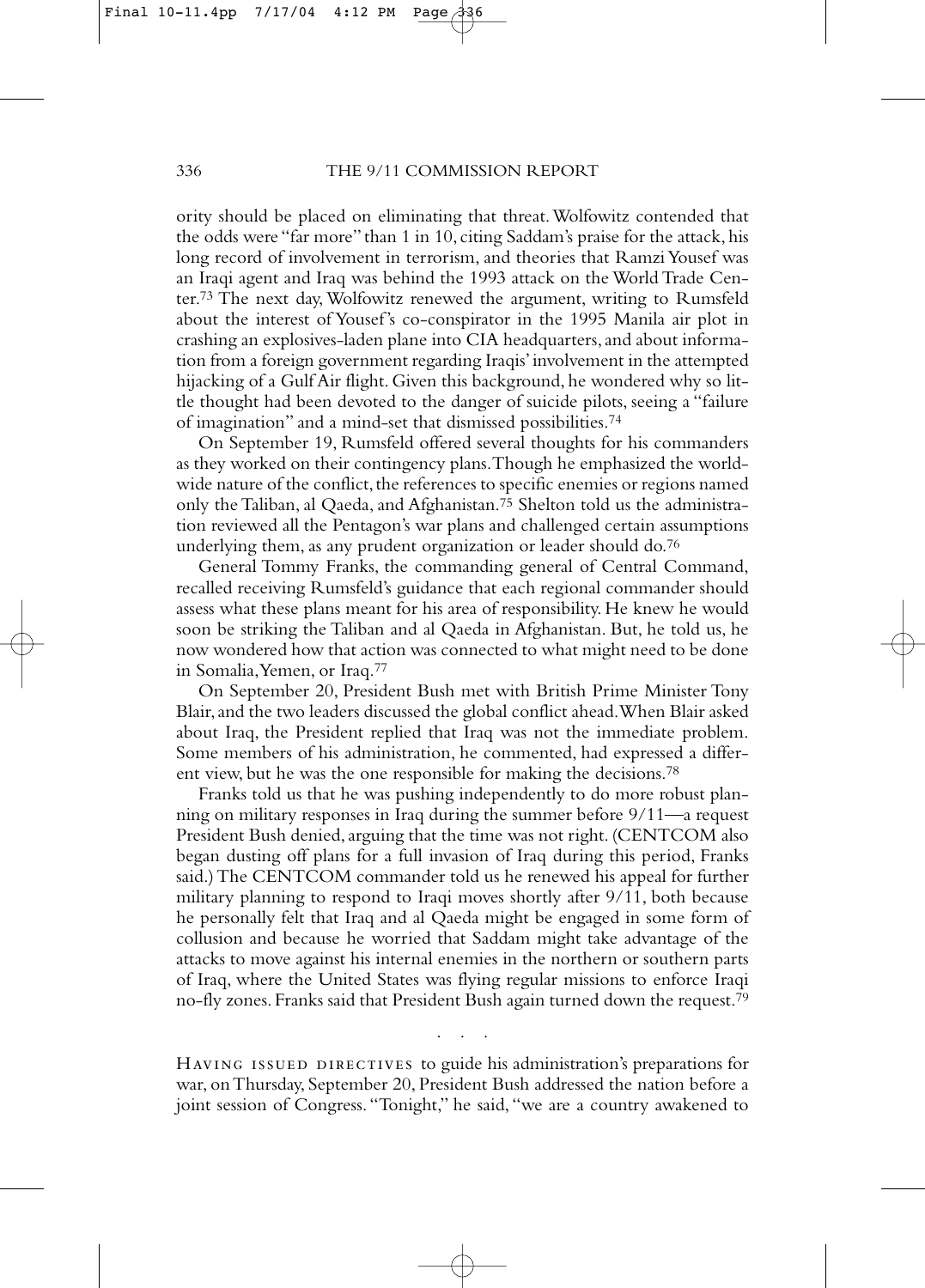danger."80 The President blamed al Qaeda for 9/11 and the 1998 embassy bombings and, for the first time, declared that al Qaeda was "responsible for bombing the USS *Cole*."81 He reiterated the ultimatum that had already been conveyed privately."The Taliban must act,and act immediately,"he said."They will hand over the terrorists, or they will share in their fate."82 The President added that America's quarrel was not with Islam:"The enemy of America is not our many Muslim friends; it is not our many Arab friends. Our enemy is a radical network of terrorists, and every government that supports them." Other regimes faced hard choices, he pointed out: "Every nation, in every region, now has a decision to make: Either you are with us, or you are with the terrorists."83

President Bush argued that the new war went beyond Bin Ladin."Our war on terror begins with al Qaeda, but it does not end there," he said."It will not end until every terrorist group of global reach has been found, stopped, and defeated."The President had a message for the Pentagon:"The hour is coming when America will act, and you will make us proud." He also had a message for those outside the United States."This is civilization's fight," he said. "We ask every nation to join us."84

President Bush approved military plans to attack Afghanistan in meetings with Central Command's General Franks and other advisers on September 21 and October 2. Originally titled "Infinite Justice," the operation's code word was changed—to avoid the sensibilities of Muslims who associate the power of infinite justice with God alone—to the operational name still used for operations in Afghanistan:"Enduring Freedom."85

The plan had four phases.

- In *Phase One,* the United States and its allies would move forces into the region and arrange to operate from or over neighboring countries such as Uzbekistan and Pakistan.This occurred in the weeks following 9/11, aided by overwhelming international sympathy for the United States.
- In *Phase Two*, air strikes and Special Operations attacks would hit key al Qaeda and Taliban targets. In an innovative joint effort, CIA and Special Operations forces would be deployed to work together with each major Afghan faction opposed to the Taliban. The Phase Two strikes and raids began on October 7.The basing arrangements contemplated for Phase One were substantially secured—after arduous effort—by the end of that month.
- In *Phase Three*, the United States would carry out "decisive operations" using all elements of national power, including ground troops, to topple the Taliban regime and eliminate al Qaeda's sanctuary in Afghanistan. Mazar-e-Sharif, in northern Afghanistan, fell to a coalition assault by Afghan and U.S.forces on November 9.Four days later the Taliban had fled from Kabul. By early December, all major cities